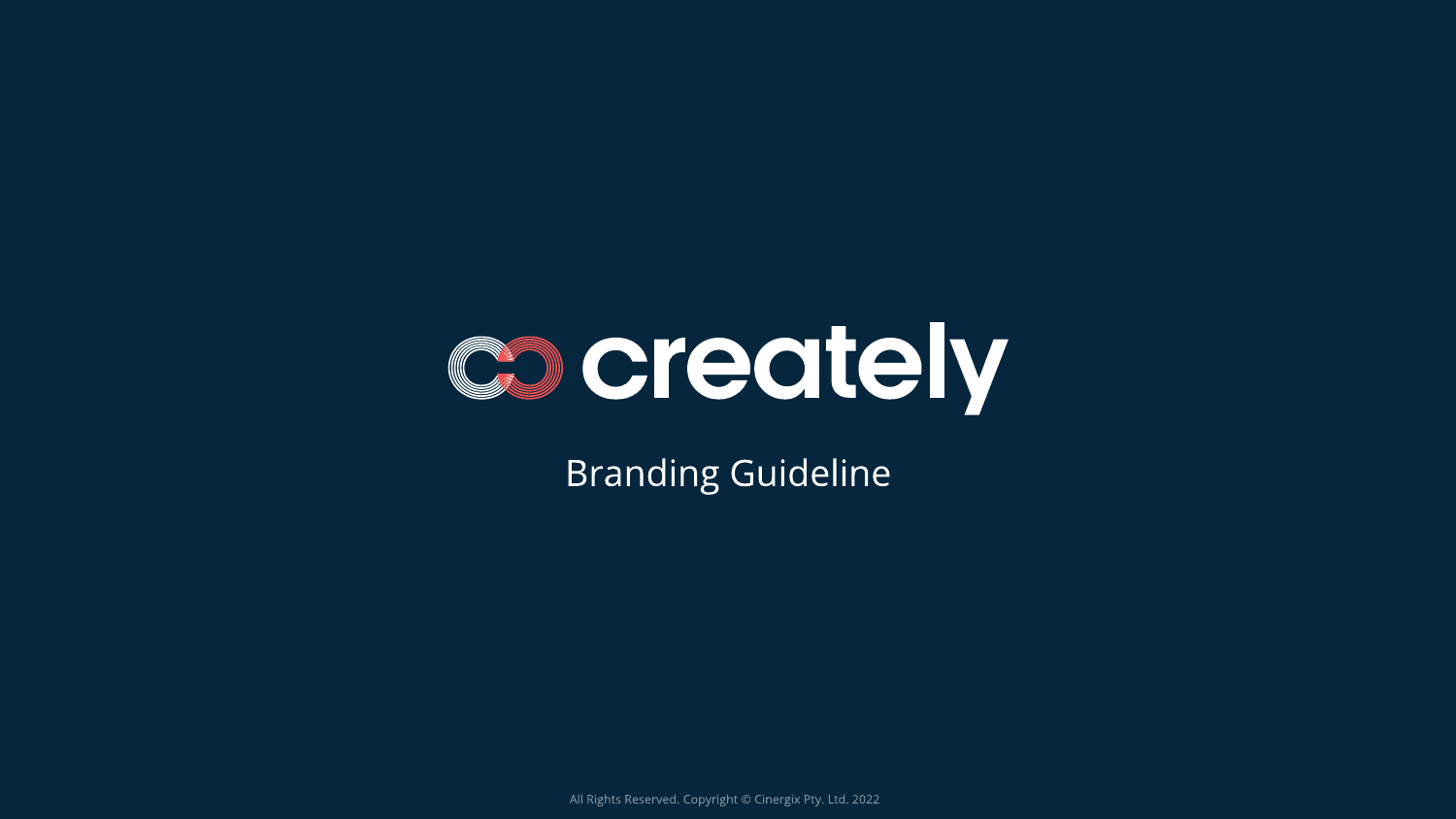# Index





| Our logo and Icon<br>-------------------------------- | 02 |
|-------------------------------------------------------|----|
| Typography $------$                                   | 03 |
| Usage on backgrounds                                  | 04 |
| Logo misuse -                                         | 05 |
| Colors                                                | 06 |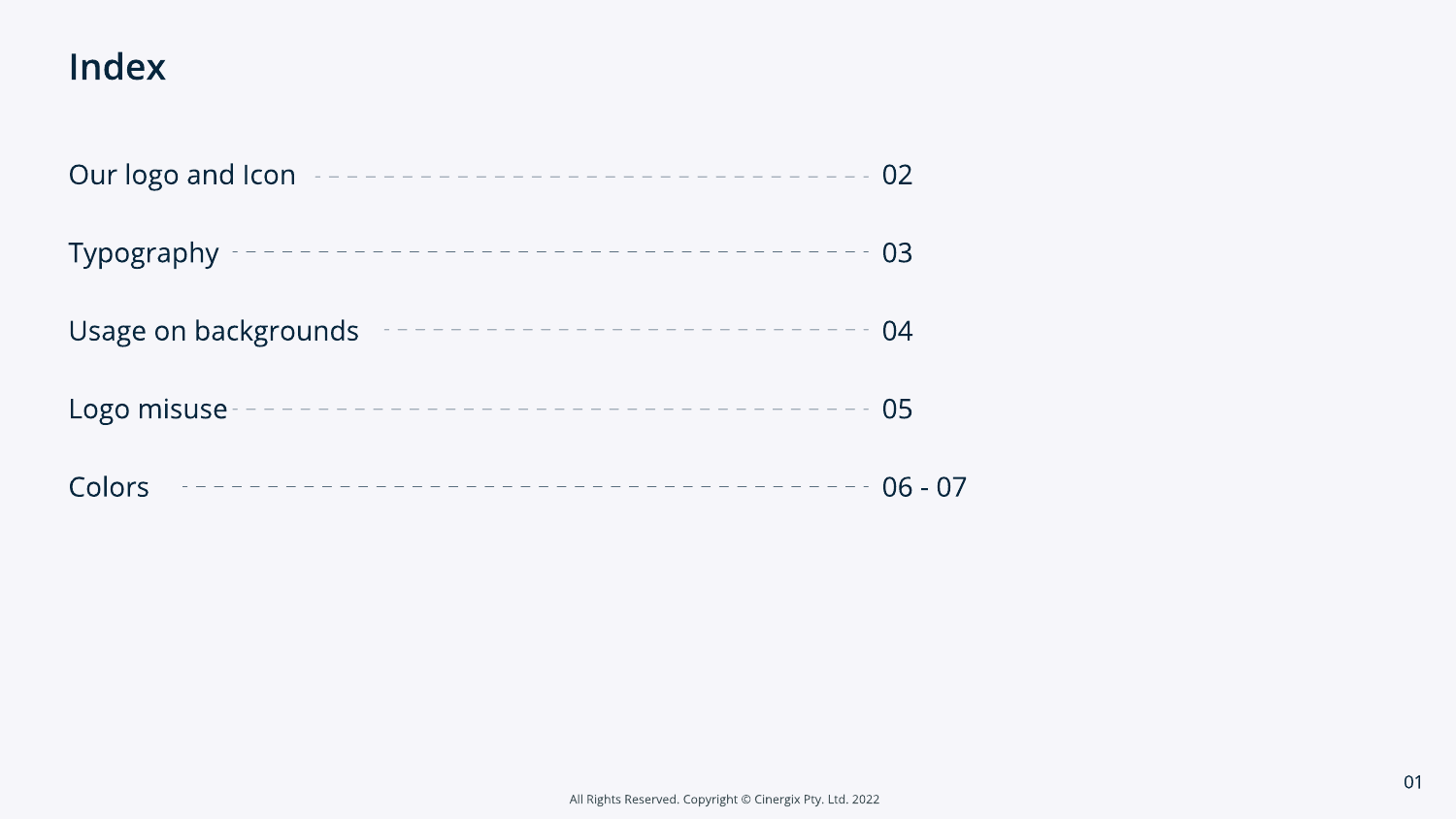Logo



Large > 100px wide



Small between 100px - 51px of wide

# **Coreately**

Extra Small between 50px - 33px of wide

Favicon below 32px wide

 $\boldsymbol{\infty}$ 

# Our logo and Icon







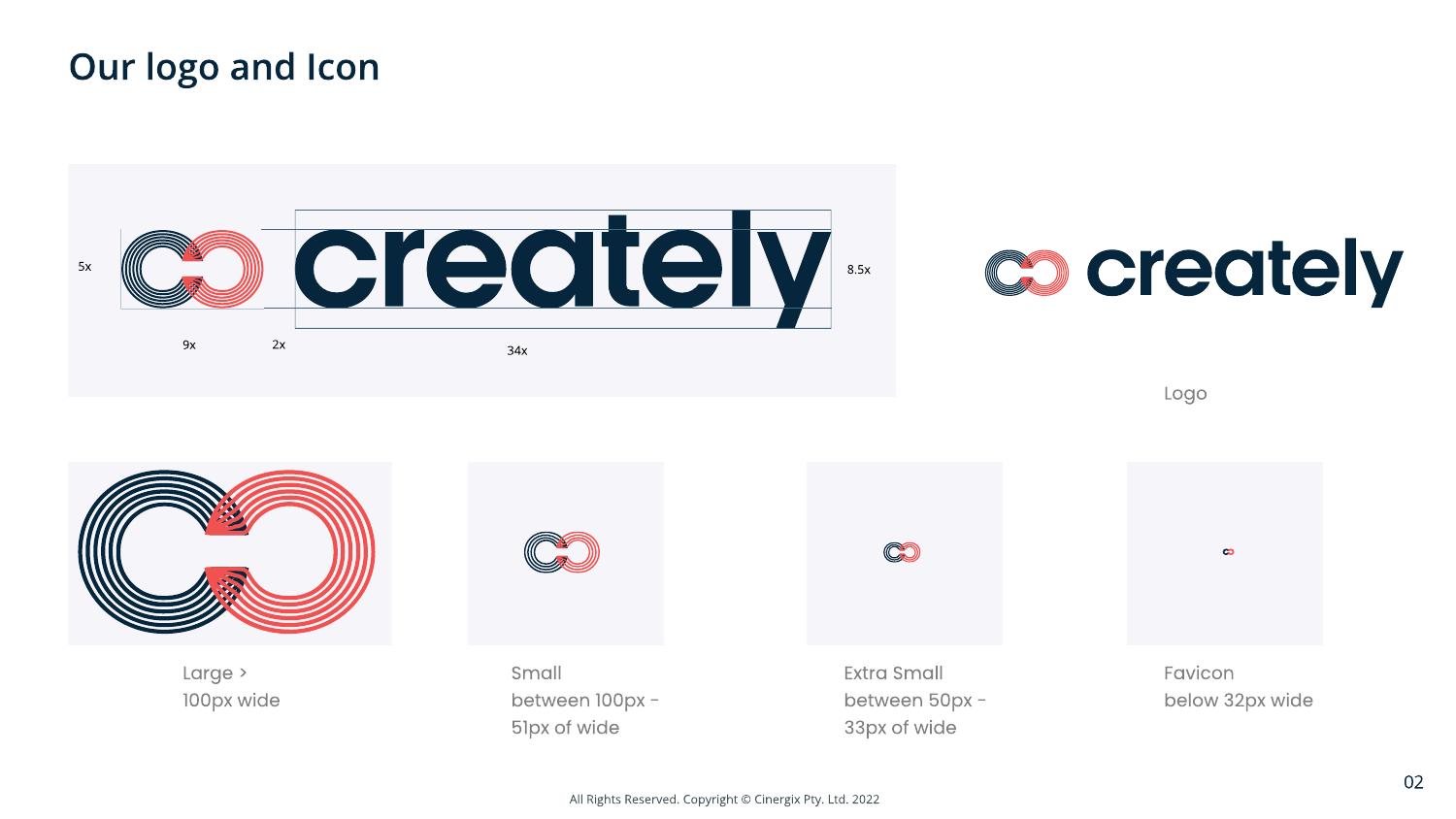

Logo font

### Kamerik 105 Bold

|  |                     |  |  |  |  | A B C D E F G H I J K L M N O P R S T Q V W X Y Z |  |  |  |  |  |  |
|--|---------------------|--|--|--|--|---------------------------------------------------|--|--|--|--|--|--|
|  |                     |  |  |  |  | abcdefghijklmnop grstvwxyz                        |  |  |  |  |  |  |
|  | 1 2 3 4 5 6 7 8 9 0 |  |  |  |  |                                                   |  |  |  |  |  |  |

# creately

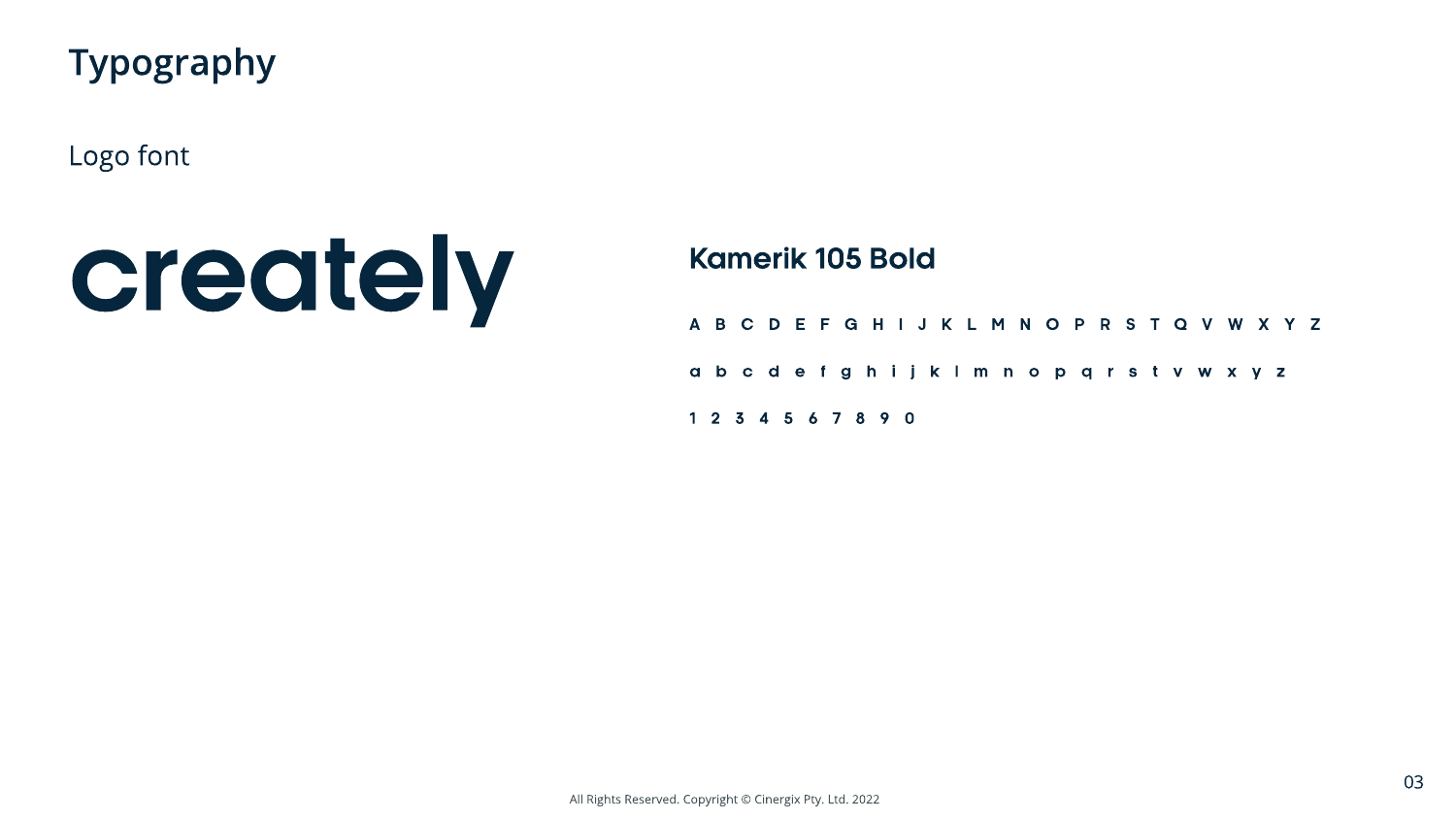# Usage on backgrounds





















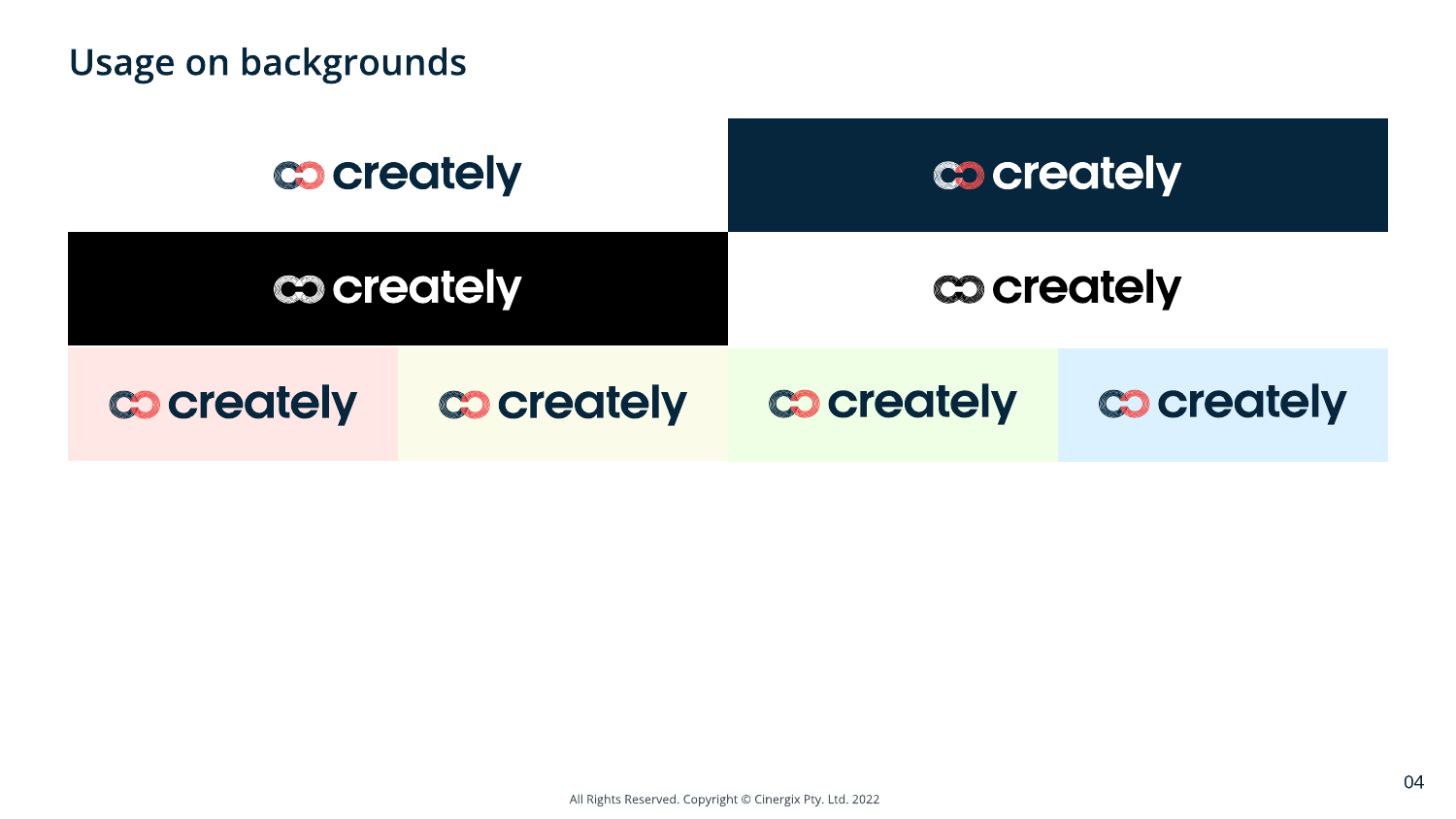Do not change the transparency of the logo

Do not use drop shadows or any other effects

Do not shuffle around the colors of the icon

Do not re-create using any
other typeface

cocreately



Do not use different







Co creately



Co creately

Do not change the size or position of the icon and logotype

Do not rotate any part of the logo



## Logo misuse

Do not crop the logo Do not distort the logo





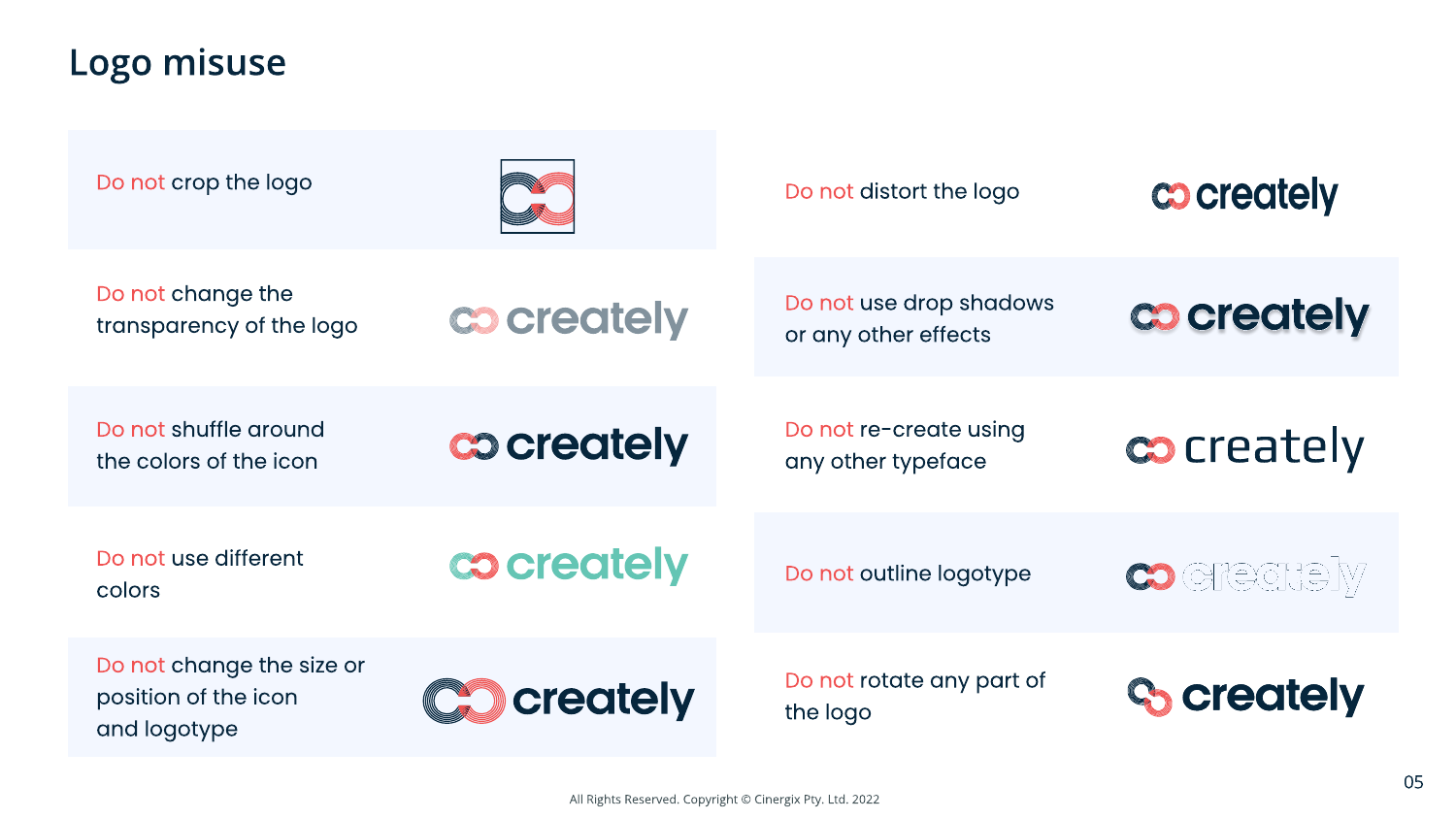

# Primary Colors

Our primary brand colors are dark blue and white. They are used to provide accessibility, simplicity, and consistency throughout all brand communications.



### Blue

Hex : #06263D CSS: rgb(6, 38, 61, 1) HSL: 205,82,13,100%





Hex : #FFFFFF CSS: rgb(255, 255, 255) HSL: 0,0,100,100%





### Red

Hex : #F05251 CSS: rgb(240, 82, 82) HSL: 0,84,63,100%

# Action Color

Action Green is an important color that is unique to Creately and should be used sparingly for moments of support, assurance, and delight at times of interaction between a user and the brand.

### **White**

### Green

Hex : #29947F CSS: rgb(41, 148, 127) HSL: 168,57,37,100%

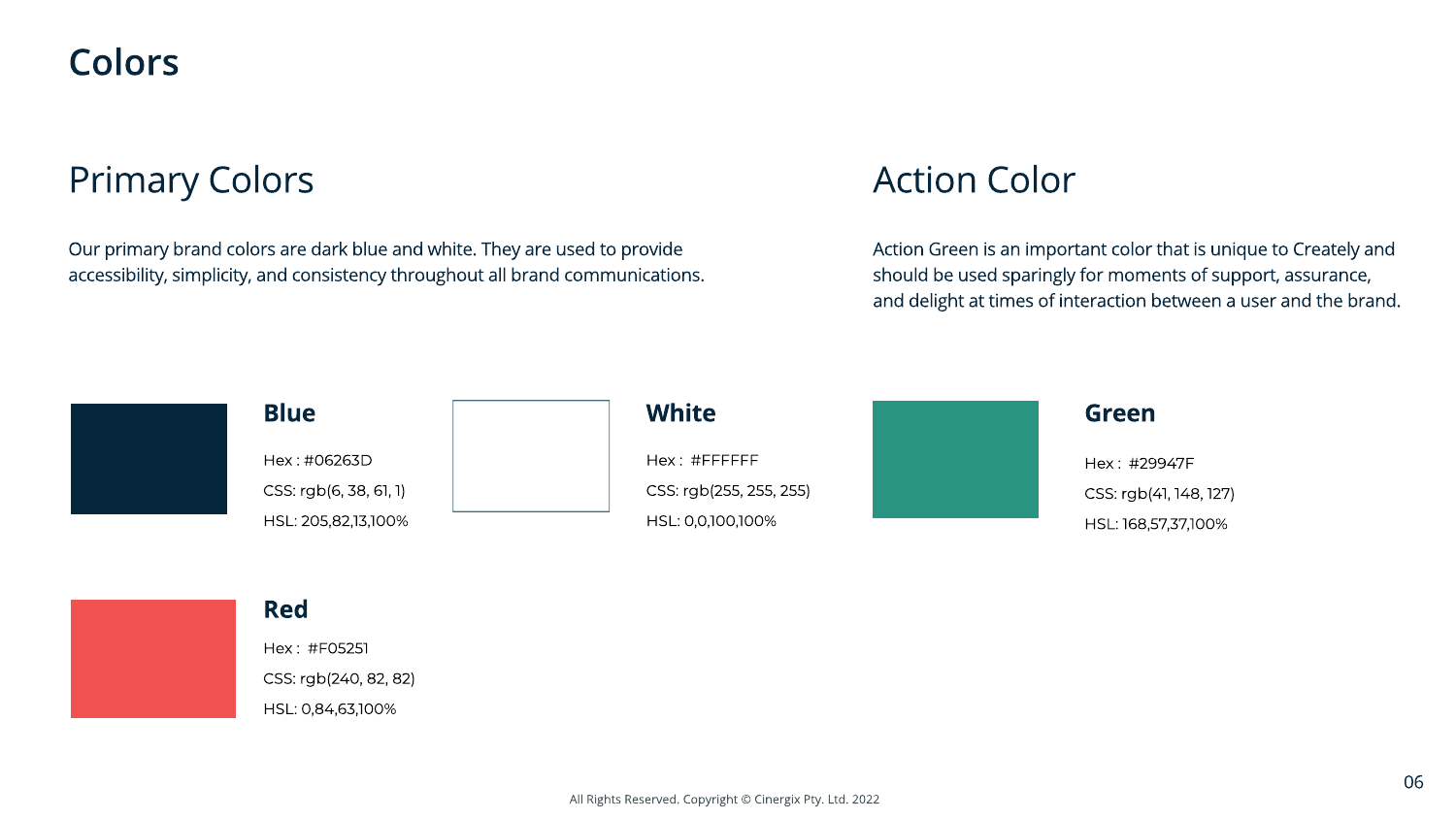# Secondary Colors

Our secondary and tertiary colors should be used sparingly throughout illustration, photography, and product in order to maintain meaning and potency.





All Rights Reserved. Copyright © Cinergix Pty. Ltd. 2022

### Red

Hex : #DF7E7B CSS: rgb(223, 126, 123) HSL: 2,61,68,100%







HSL: 0,0,100,100% HSL: 168,47,54,100%